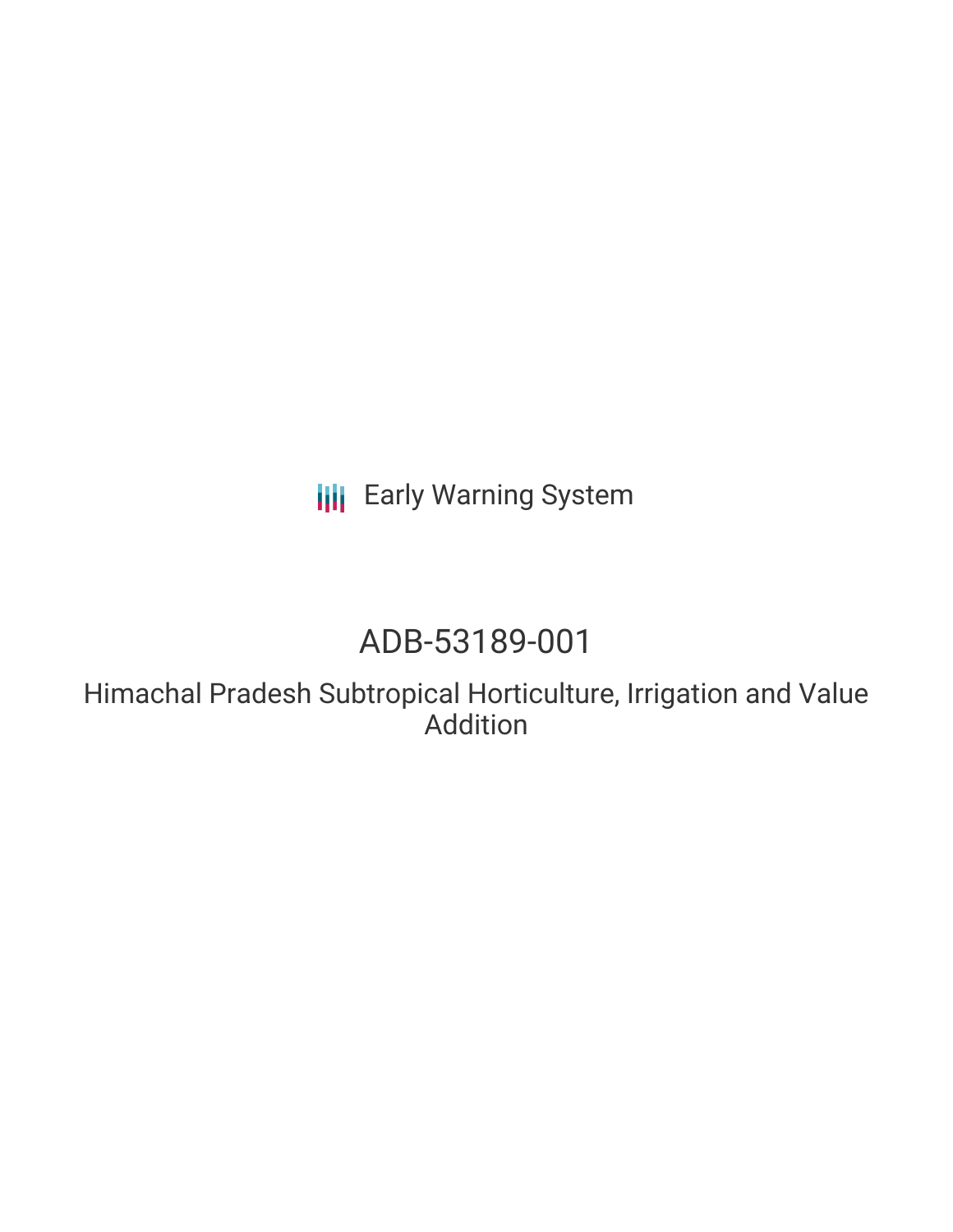

#### **Quick Facts**

| <b>Countries</b>               | India                                                    |
|--------------------------------|----------------------------------------------------------|
| <b>Specific Location</b>       | Bilaspur, Hamipur, Kangra, Mandi, Solan, Sirmour and Una |
| <b>Financial Institutions</b>  | Asian Development Bank (ADB)                             |
| <b>Status</b>                  | Proposed                                                 |
| <b>Bank Risk Rating</b>        | C                                                        |
| <b>Borrower</b>                | Government of India                                      |
| <b>Sectors</b>                 | Agriculture and Forestry, Infrastructure                 |
| <b>Investment Type(s)</b>      | Loan                                                     |
| <b>Investment Amount (USD)</b> | \$10.00 million                                          |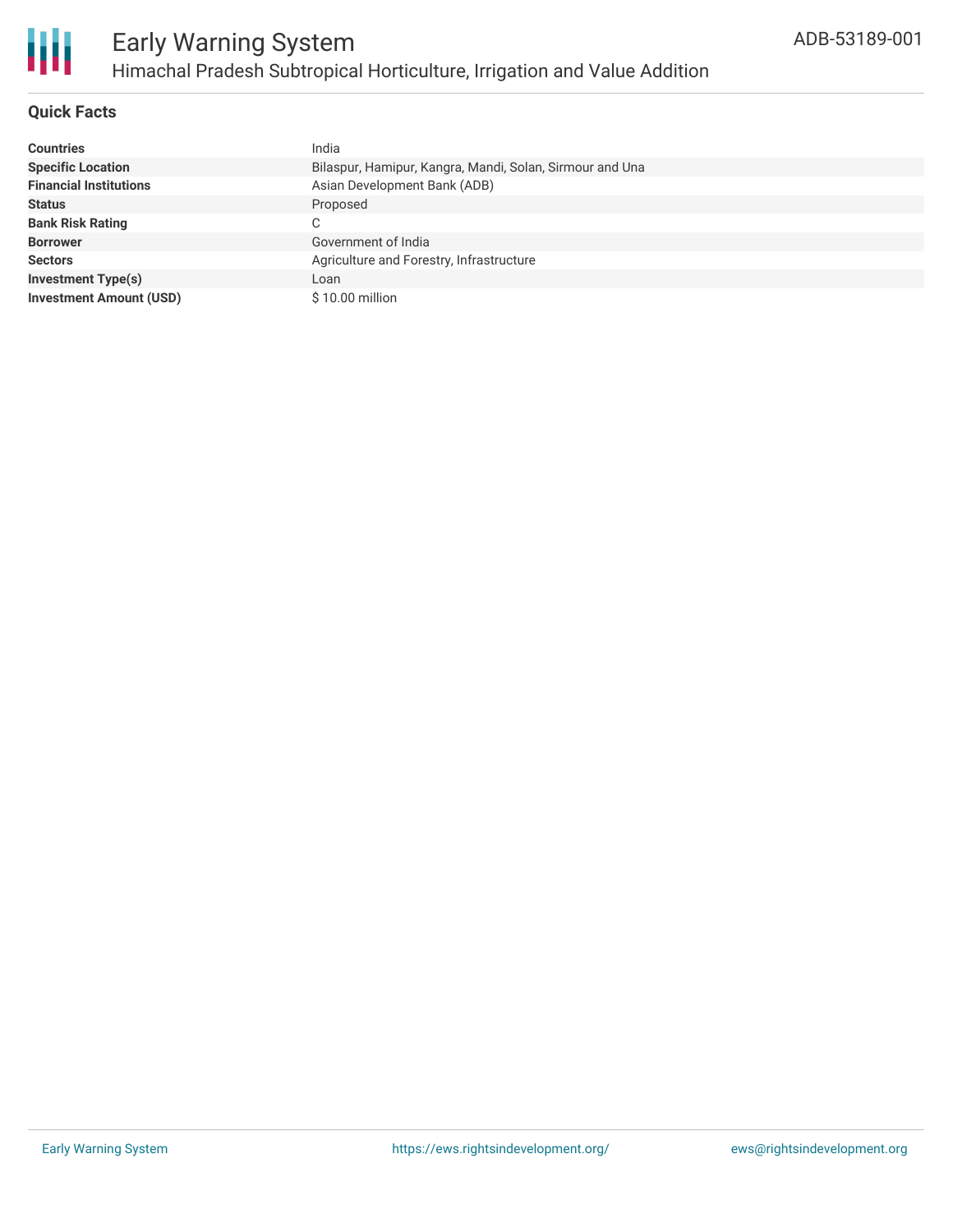



#### **Project Description**

According to the bank's website, the proposed project aims to "support the State of Himachal Pradesh with preparing the project and ensuring implementation readiness, thereby facilitating the timely and cost-effective achievement of the ensuing project's outcomes and outputs. To achieve high level of project readiness of the ensuing loan, the PRF will (i) support project preparation, detailed design activities, and advance procurement actions; (ii) pilot activities to demonstrate a new model of subtropical horticulture production technology, marketing and irrigation development systems to the state, which will then be scaled up under the ensuing loan; and (iii) capacity building of the executing and implementing agencies which have not implemented projects with ADB, for a smooth transition from preparation to implementation. The PRF's pilot activities will comprise new irrigation systems to service the new subtropical horticultural farming practices, and establishment of new production technologies and marketing systems.

The project will implement subprojects in seven subtropical districts: Bilaspur, Hamipur, Kangra, Mandi, Solan, Sirmour and Una. The PRF will pilot subprojects in selected blocks from four of these districts (Bilaspur, Hamipur, Kangra and Mandi) where land for the pilot horticulture production plots is already identified and participation of the farmers is agreed."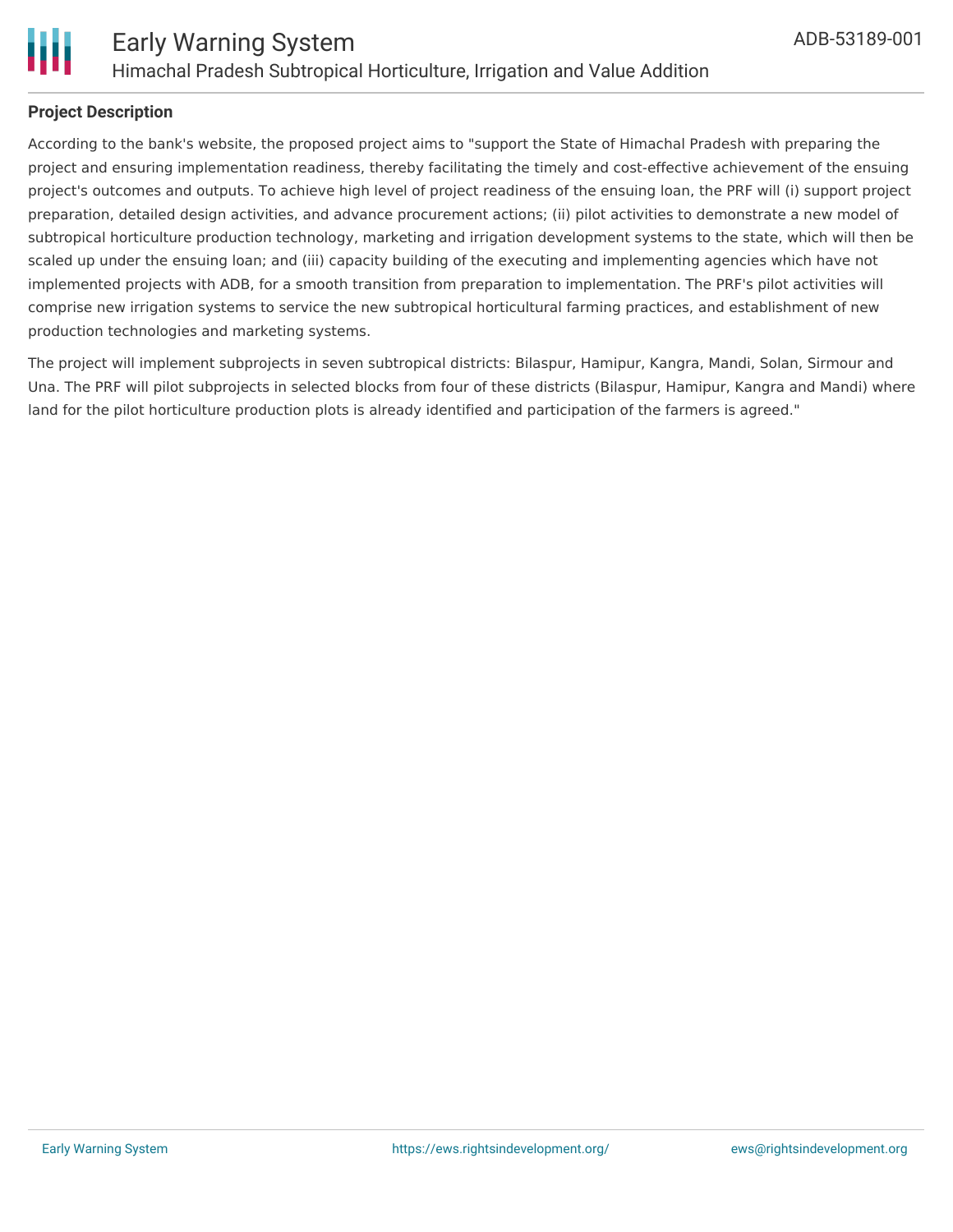

## Early Warning System Himachal Pradesh Subtropical Horticulture, Irrigation and Value Addition

#### **Investment Description**

Asian Development Bank (ADB)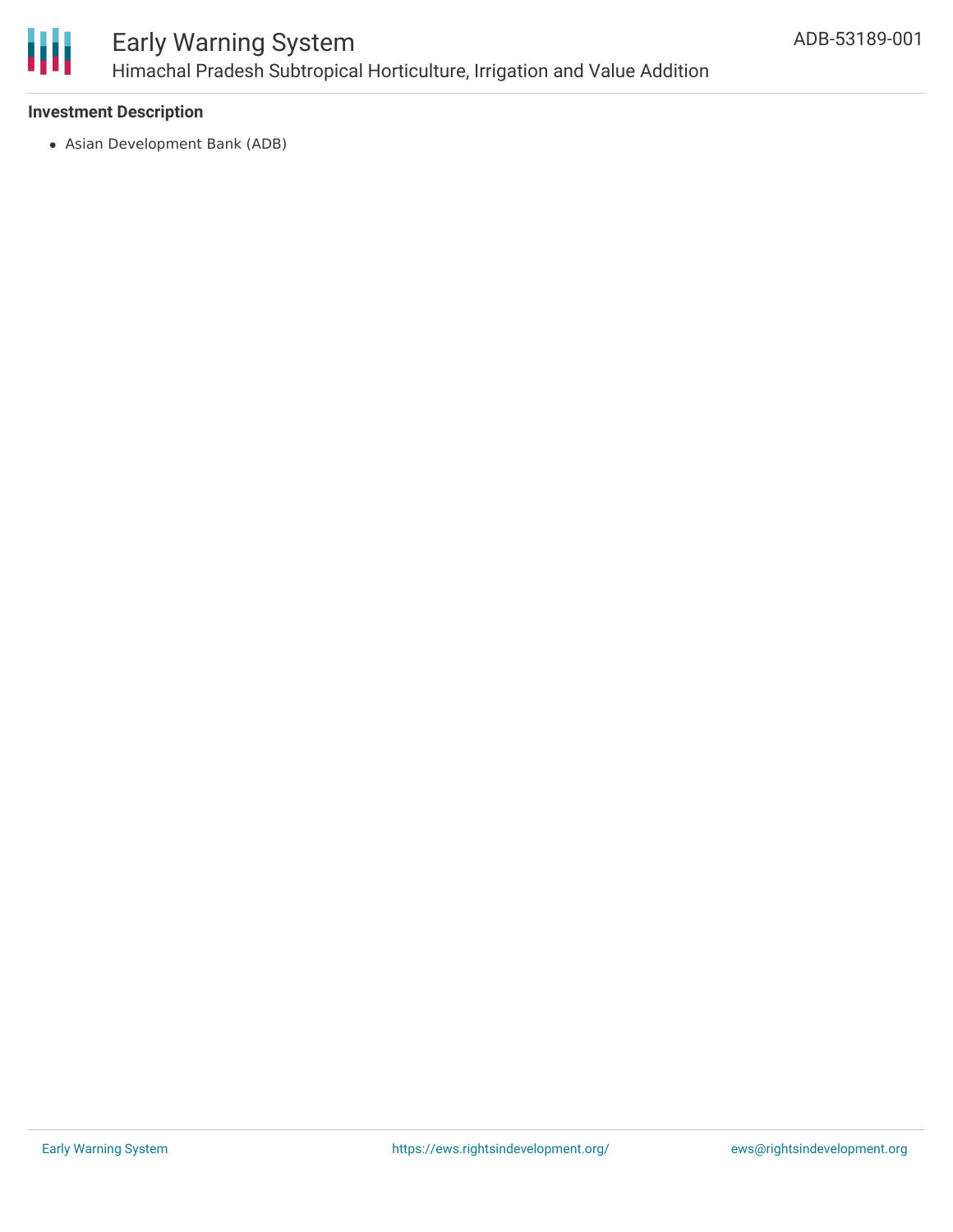

### Early Warning System Himachal Pradesh Subtropical Horticulture, Irrigation and Value Addition

#### **Contact Information**

Responsible ADB Officer Kim, Sunae Responsible ADB Department South Asia Department Responsible ADB Division Environment, Natural Resources & Agriculture Division, SARD Executing Agencies Department of Horticulture, Government of Andhra Pradesh O/o. Commissioner of Horticulture, TTPC Building, 1st Floor, Old Market Yard, Chuttugunta ( Beside Mini Rythu Bazar), A.P., Guntur. Department of Horticulture, Government of Himachal Pradesh O/O Joint Director of Horticulture,Directorate of Horticulture, HP,

"Naubahar", Shimla 171 002

#### ACCOUNTABILITY MECHANISM OF ADB

The Accountability Mechanism is an independent complaint mechanism and fact-finding body for people who believe they are likely to be, or have been, adversely affected by an Asian Development Bank-financed project. If you submit a complaint to the Accountability Mechanism, they may investigate to assess whether the Asian Development Bank is following its own policies and procedures for preventing harm to people or the environment. You can learn more about the Accountability Mechanism and how to file a complaint at: http://www.adb.org/site/accountability-mechanism/main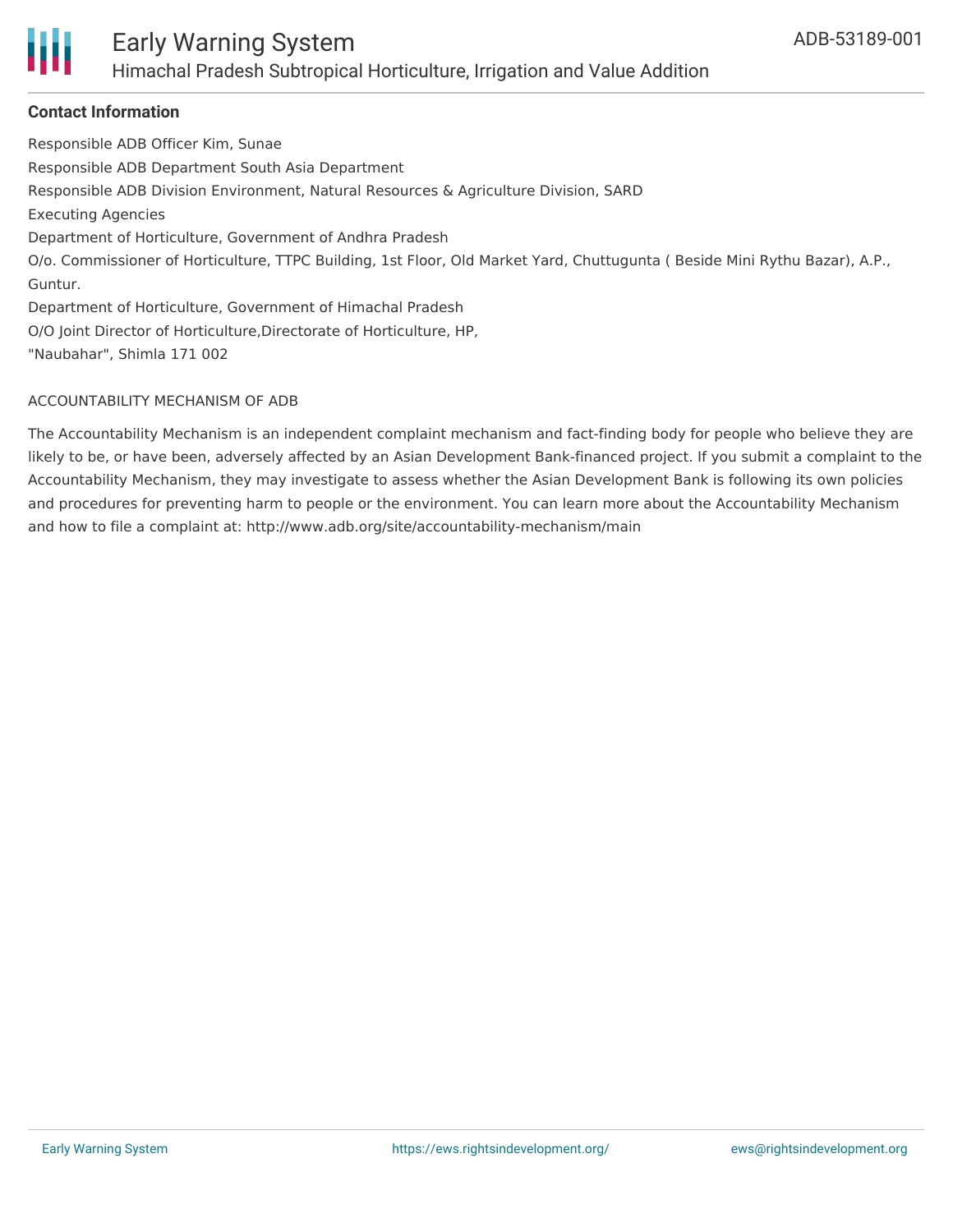

## Early Warning System

Himachal Pradesh Subtropical Horticulture, Irrigation and Value Addition

#### **Bank Documents**

• Project [Disclosure](https://ewsdata.rightsindevelopment.org/files/documents/01/ADB-53189-001.pdf) PDF [\[Original](https://www.adb.org/printpdf/projects/53189-001/main) Source]